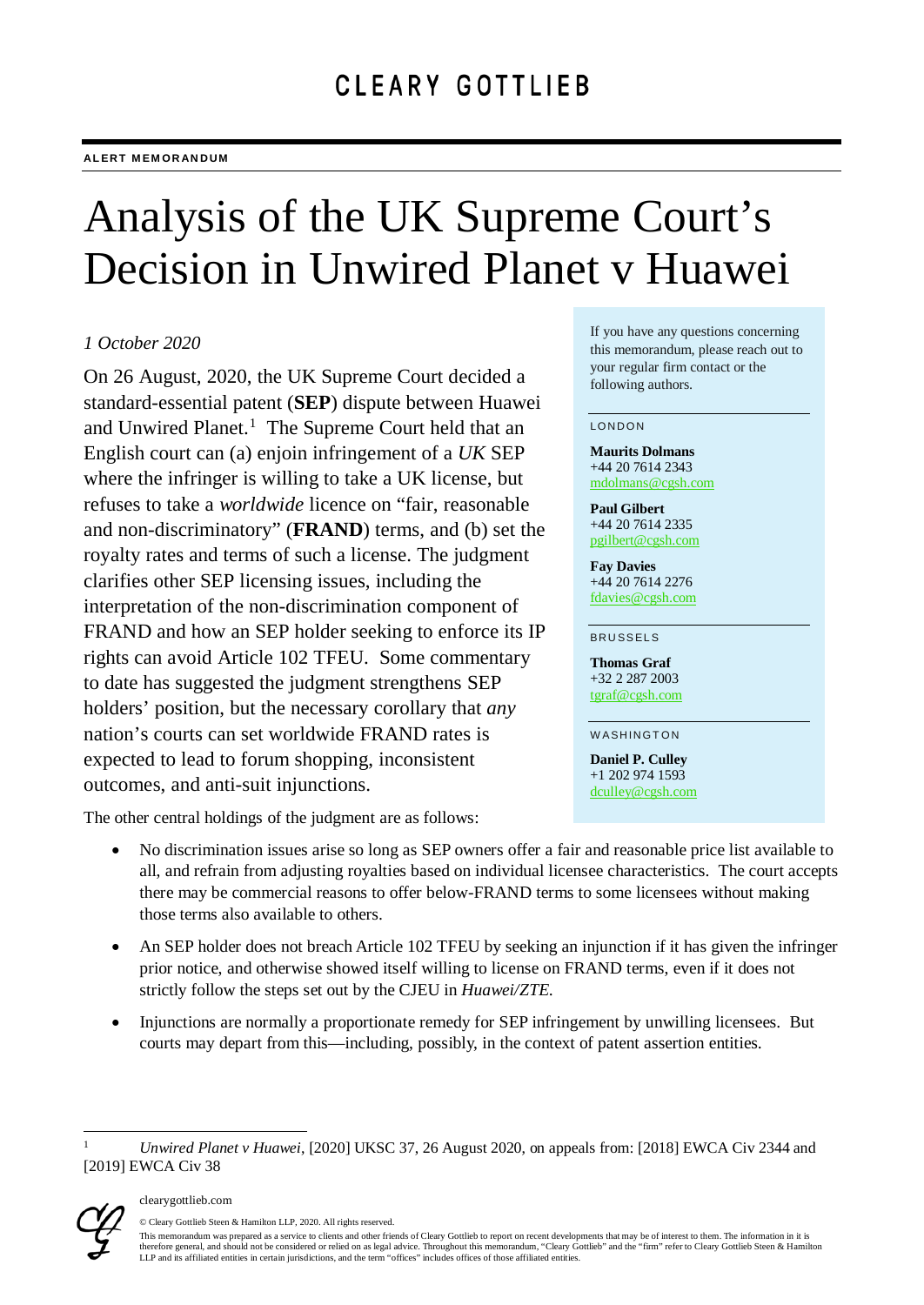# **FRAND, SEP, SSO, ETSI? Standard setting explained**

In sectors like telecommunications, complex systems designed by different market players must integrate and work together. Without this, communication across the globe would be far less effective. Standard setting organisations (**SSOs**) foster interoperability by bringing together industry participants to develop and promote technological standards. SSO members agree on standard frameworks like 3G, 4G and 5G, and design their products to work with these.

A patent protecting a technology which is essential to implement telecommunications standards is called a "standard essential patent" (**SEP**). A SEP's inclusion in a standard confers market power on the SEP holder: before the adoption of the standard, an SEP owner might have to compete with alternative technologies, while afterwards it acquires exclusivity. Implementers are thus "locked in" and no longer able to use alternatives. Absent other constraints, this would convey on SEP owners the ability to "hold up" implementers by refusing a licence to downstream competitors to gain an advantage in products incorporating the standard, or charging higher royalty rates knowing that implementers have committed substantial investments in the development and production of implementations.

SSOs help to strike the balance between ensuring that SEP owners are fairly rewarded on the one hand, and preserving downstream competition on the other. The European Telecommunications Standards Institute (**ETSI**), the relevant body in the present case, requests owners of "Essential IPRs" (analogous with SEPs) to declare their patents to ETSI and enter into an irrevocable undertaking with ETSI to allow implementers to obtain a license on FRAND terms. These requirements form part of ETSI's IPR Policy. The validity of the patent and whether it is in fact

essential are left to be determined, if necessary, by national courts. ETSI is not involved.

Implementers can also behave in suboptimal ways. Aware that SEP holders have sunk investments in R&D and standard setting, and must offer them licences on FRAND terms, some may be tempted to engage in opportunistic conduct known as "holdout." They may knowingly infringe SEPs, while refusing to enter into good faith negotiations for a license.

# **The role of antitrust in standard setting**

Recent high-profile patent disputes have provided some guidelines on the approach to standard setting at EU and national level. Apple, Samsung, Motorola, Qualcomm, Huawei, and others have raised issues such as the interpretation of FRAND, the calculation of FRAND royalty rates and the extent to which ownership of SEPs might constitute dominance and the SEP-holder's behaviour an abuse of this dominance. For example, the CJEU held in *Huawei v ZTE* that an SEP owner does not abuse its dominant position by seeking an injunction prohibiting the infringement of a patent, if it has previously alerted the infringer of the infringement and presented a written offer for a licence on FRAND terms, and the infringer has not accepted that offer. [2](#page-1-0) These principles were considered in the German Federal Court of Justice in *Sisvel v Haier,* [3](#page-1-1) and they arose again in the recent U.K. Supreme Court judgment (see **Issue 4** below).

This topic also remains debated outside the EU. Recently, a U.S. Ninth Circuit Court of Appeals panel found that Qualcomm's conduct in refusing to licence SEPs to rival chipset manufacturers, refusing to supply chipsets to OEMs unless they first executed a licence to its SEPs and making exclusivity payments to Apple did not infringe U.S. antitrust law. [4](#page-1-0) The decision pointed to contract and patent law, rather than antitrust, as the preferred

<span id="page-1-0"></span>See further Cleary Gottlieb alert memorandum, ['Enforcing Standard-Essential Patents –](https://www.clearygottlieb.com/%7E/media/organize-archive/cgsh/files/publication-pdfs/enforcing-standard-essential-patents-the-european-court-of-justices-judgment-in-huawei-v-zte.pdf) The European [Court of Justice Judgment in Huawei v ZTE'](https://www.clearygottlieb.com/%7E/media/organize-archive/cgsh/files/publication-pdfs/enforcing-standard-essential-patents-the-european-court-of-justices-judgment-in-huawei-v-zte.pdf), 3 August  $\frac{2015}{3}$ .

<span id="page-1-1"></span>See further Cleary Gottlieb alert memorandum, ['German Federal Court of Justice FRAND Judgment in](https://www.clearygottlieb.com/-/media/files/alert-memos-2020/german-federal-court-of-justice-frand-judgment-in-sisvel-v-haier.pdf)  *[Sisvel v. Haie](https://www.clearygottlieb.com/-/media/files/alert-memos-2020/german-federal-court-of-justice-frand-judgment-in-sisvel-v-haier.pdf)*r', 23 July 2020.

See further Cleary Gottlieb alert memorandum, ['Our Analysis of the Ninth Circuit Panel Decision](https://client.clearygottlieb.com/36/1827/uploads/2020-08-27-our-analysis-of-the-ninth-circuit-panel-decision-reversing-ftc-v.-qualcomm.pdf)  [Reversing FTC v. Qualcomm',](https://client.clearygottlieb.com/36/1827/uploads/2020-08-27-our-analysis-of-the-ninth-circuit-panel-decision-reversing-ftc-v.-qualcomm.pdf) 27 August 2020. The FTC has requested an *en banc* review of this judgment.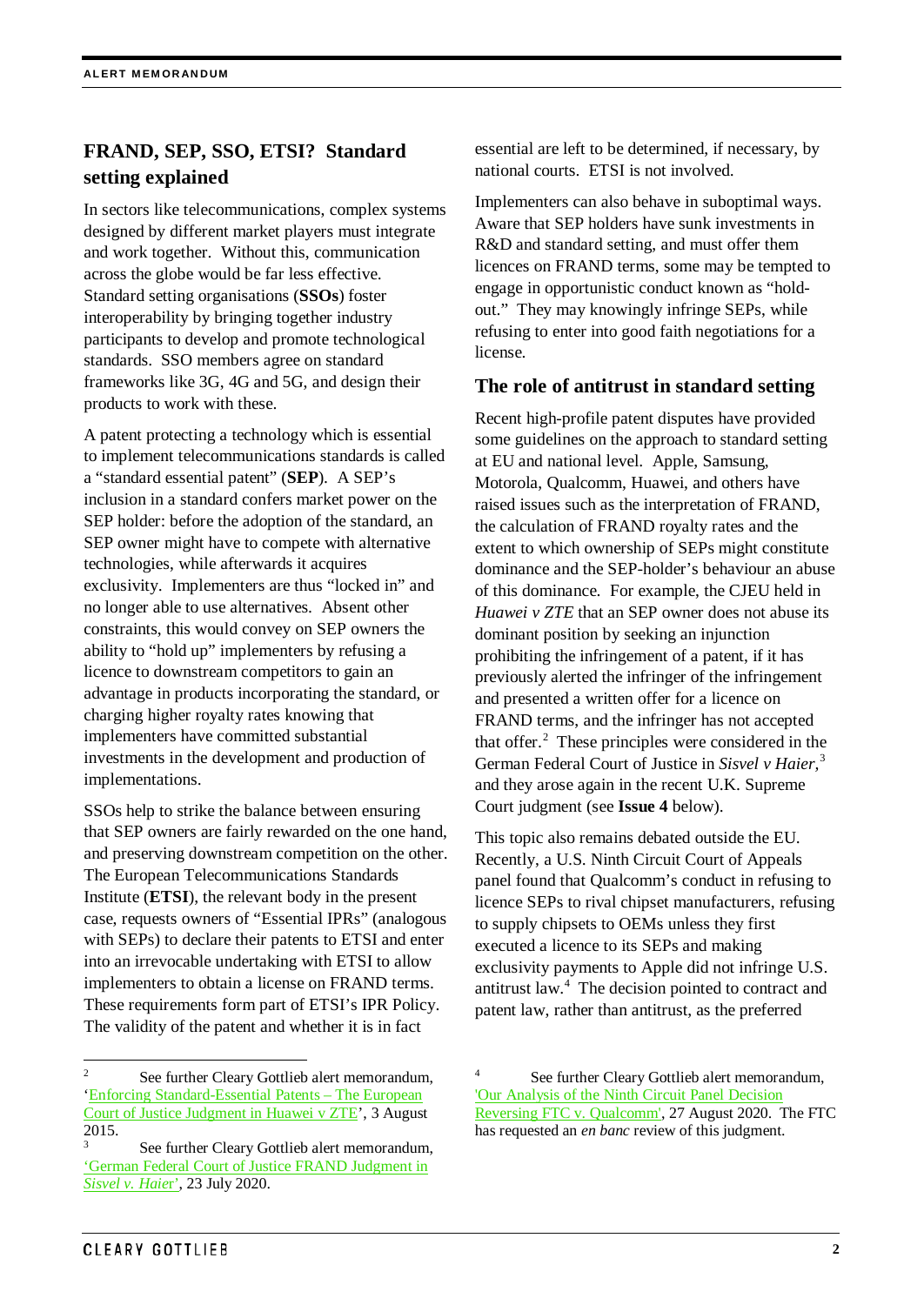avenues for dealing with FRAND disputes in the United States.

# **Leading up to the UK Supreme Court judgment**

Unwired Planet is a patent assertion entity (**PAE**) that acquires and licenses patents. In 2013, it acquired telecoms patents from Ericsson, 276 of which were declared essential to ETSI. In 2014, it sought an injunction against Huawei, Samsung and Google based on five UK patents from the Ericsson portfolio. Huawei had previously licensed the patents from Ericsson, but the license expired in 2012 and it nevertheless continued to use the patented technology. At trial, the judge had to decide whether the terms of the parties' latest licensing offers to each other were FRAND, and, if not, to determine the terms that would be FRAND. The judge set worldwide licence terms, holding that a UK-only licence between the parties would not be FRAND because a willing licensor with a global portfolio and a willing licensee with almost global sales would reasonably agree a worldwide licence. Birss J. imposed an injunction if Huawei did not accept the terms he had set.

Huawei appealed against the judge's findings and failed in the Court of Appeal on all grounds (except that the Court of Appeals found that a FRAND royalty rate can be a range rather than a single percentage). It then appealed to the Supreme Court.

# **The UK Supreme Court judgment**

The Supreme Court unanimously dismissed Huawei's appeal. The judgment has five key holdings:

**1: The English court has jurisdiction to enjoin infringement of a UK patent even if the infringer accepts a UK licence on FRAND terms set by the courts, but resists a worldwide license.**

**2: England is a more appropriate forum for the dispute than China because Chinese** 

**courts have no jurisdiction to determine FRAND terms for global licences without the parties' consent.**

**3: The non-discrimination prong of FRAND does not impose obligations that are separate from the "fair and reasonable" prong, and does not prohibit differing royalties for similarly-situated licences if commercially justified.**

**4:** *Huawei v ZTE* **provides a 'safe harbour' for SEP holders seeking injunctions against infringers, but not a set of mandatory requirements.** 

# **5: An injunction may be a proportionate remedy for infringement of a UK patent unless a worldwide licence is taken.**

#### **Issue 1: Jurisdiction**

Huawei argued that the English court had no jurisdiction to set FRAND terms for a worldwide licence.

## *Commercial pragmatism is a core principle of interpretation*

A thread running through the judgment is the Supreme Court's desire to discern and enforce the intentions behind ETSI's IPR Policy, taking into account what it found were the realities of commercial practice. It prefaces its findings on the five issues in dispute with an overview of ETSI's IPR Policy and its view of the practicalities of SEP licensing.<sup>[5](#page-2-0)</sup> This framework goes on to inform much of its reasoning.

As an example, one of Huawei's jurisdiction arguments was that the lower courts' decision to essentially force Huawei to take a global licence compromises Huawei's rights to challenge the

<span id="page-2-0"></span> <sup>5</sup> See for example *Unwired Planet v Huawei*, [2020] UKSC 37, at 8-15.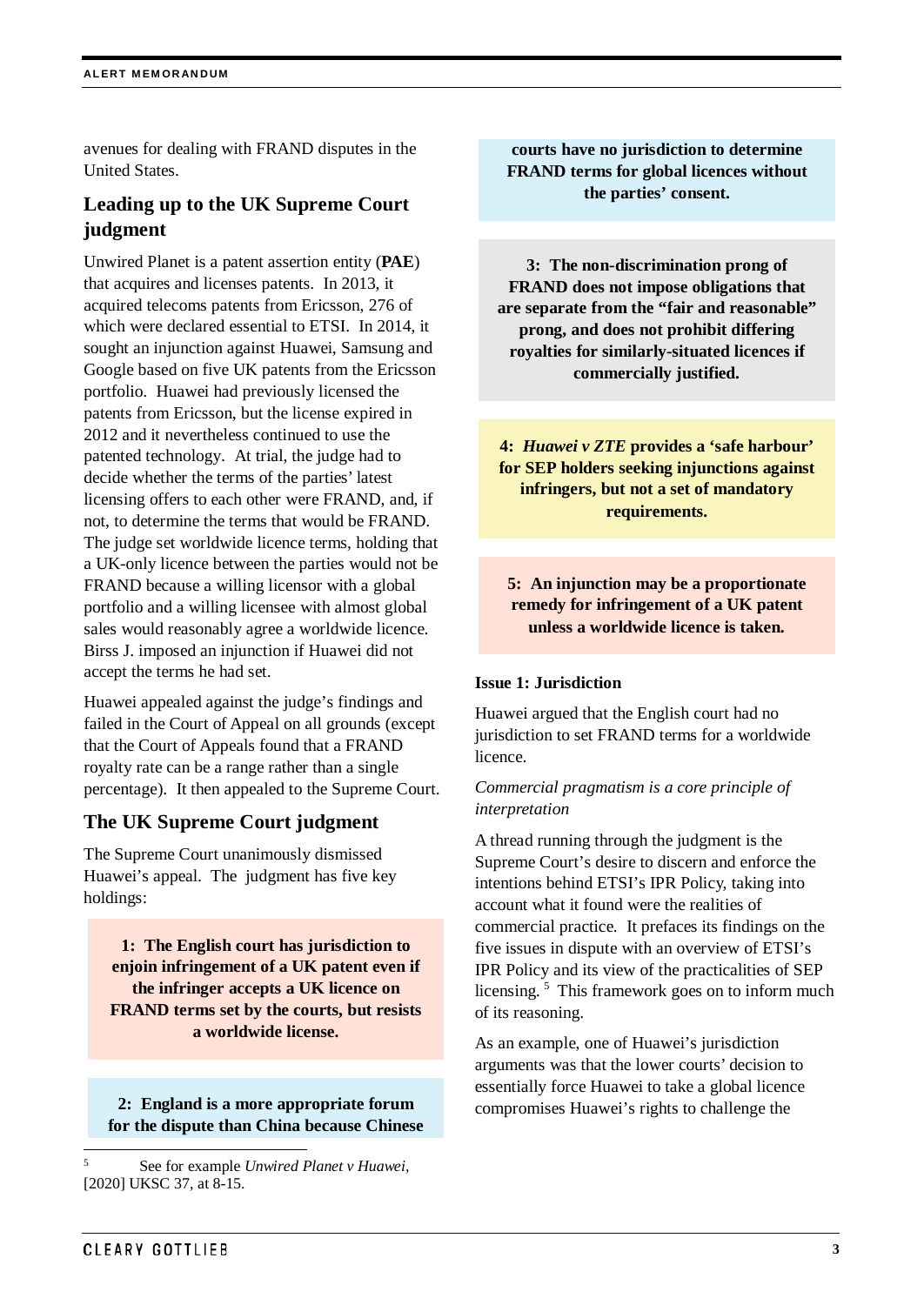validity of the foreign patents. As the validity and infringement of a patent issued in another country can only be tested in that country's courts, Huawei argue that compelling a licence including that foreign patent effectively forces it to licence rights which may not exist.

The Supreme Court rejected this argument. It reasoned that parties need ways to pursue commercial agreements even when elements of those agreements—*i.e.,* the validity and essentiality of patents within the portfolio—may be uncertain. Specifically, the implementer may needs authority from the outset to use the technology covered by the patents, without knowing which of those patents are valid and infringed. Similarly, the SEP holder may not know which, if any, of its alleged SEPs are valid and are or will be infringed by use pursuant to the developing standard. The practical solution is for the parties to agree on a license of the entire portfolio of declared SEPs worldwide, and reflect any uncertainty in the royalty.

In the Court's view, the ETSI IPR Policy recognises that parties must resolve disputes about validity or infringement in national courts or by arbitration. Even where there is uncertainty on validity and infringement of foreign patents, the grant of an injunction against unwilling licensees is a "*necessary component of the balance which the IPR Policy seeks to strike*" between the interests of the implementer and the SEP holder. The IPR Policy gives the implementer an incentive to negotiate and accept FRAND terms, and recognises that the SEP holder's ability to seek an injunction is limited by its obligation to make a licence offer on FRAND terms $6$ 

*Implementers may insist on clauses that adjust royalties if national patents are successfully challenged*

The Supreme Court acknowledged that implementers may reserve the right to make royalty adjustments in the event that challenges to individual national

patents are successful.<sup>[7](#page-3-1)</sup> The licence that the firstinstance judge imposed had such a clause, though it only provided for adjustment of royalties payable in "*major markets".* Huawei had not sought a provision to alter the royalties payable if Unwired Planet's Chinese patents were successfully challenged. While an adjustment clause can be a helpful mechanism for implementers concerned about invalidity or non-infringement of patents in the portfolio, its scope should be carefully negotiated.

# *Requiring worldwide licensing is not out of step with foreign courts*

Huawei argued that the lower court's approach did not align with foreign courts' approaches to SEPs and FRAND licensing. It objected to the English court trying to act as *"a de facto international or worldwide licensing tribunal for the telecommunications industry"*. [8](#page-3-2)

Reviewing case law in the US, Germany, China, Japan and the EU, the Supreme Court found foreign courts' judgments were consistent with the principle that an English court could set the terms of a global FRAND licence.<sup>[9](#page-3-3)</sup> The Court accepted that Birss J has "*gone further than other courts have done thus far in his willingness to determine the terms of a FRAND licence which the parties could not agree*". [10](#page-3-4) The Supreme Court nonetheless perceived a willingness, in principle, for foreign courts to grant an injunction against the infringement of a national SEP if an implementer refuses a licence on FRAND terms and to determine the FRAND terms of worldwide licences. $11$  We should thus expect other courts, including in the US or China, to set worldwide rates, too.

### **Issue 2:** *Forum non conveniens* **(***Conversant* only) $^{12}$  $^{12}$  $^{12}$

Huawei and ZTE argued that the High Court should have stayed proceedings in England, as China was

<span id="page-3-0"></span><sup>6</sup> *Id.* at 61. 7 *Ibid.* 

<span id="page-3-3"></span><span id="page-3-2"></span><span id="page-3-1"></span> $\frac{8}{9}$  *Id.* at 52.

<sup>&</sup>lt;sup>9</sup> See *id*. at 66-84.

 $\frac{10}{11}$  *Id.* at 67.

<span id="page-3-5"></span><span id="page-3-4"></span>*Id.* at 84.

<sup>&</sup>lt;sup>12</sup> This point arose in a related appeal dealt with in the same judgment, stemming from an action brought by another patent assertion entity, Conversant, against Huawei and ZTE (*Huawei Technologies Co, Ltd v Conversant Wireless Licensing SARL* [2019] EWCA Civ 38).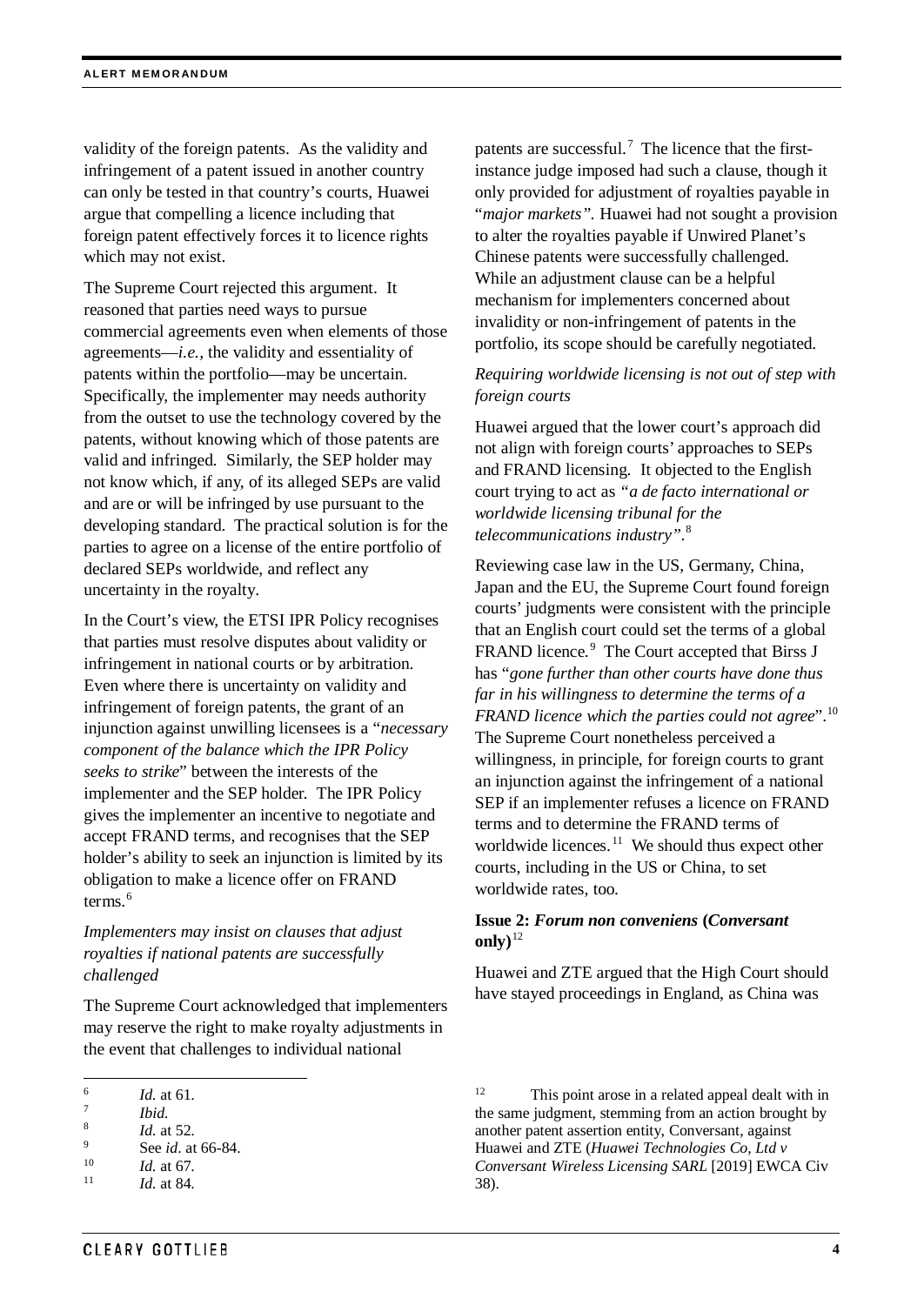the appropriate forum for the dispute to be tried.<sup>[13](#page-4-0)</sup> The Supreme Court held that the Chinese court could not be the appropriate forum, because Chinese courts have not yet found that they have jurisdiction to determine the terms of a global FRAND licence without the parties' agreement. The Court did not agree to stay the claim to await the outcome of concurrent Chinese proceedings, citing (among other factors) the fact that Conversant's patent portfolio is elderly and delaying outcomes should be avoided.<sup>[14](#page-4-1)</sup>

The issue of *forum non conveniens* may be decided differently if and when the alternative foreign courts *do* have jurisdiction to set worldwide rates. Current practice is to race to the most advantageous court and prepare for anti-suit (and anti-anti-suit) injunctions.[15](#page-4-2) This precedent may embolden English courts not to defer to parallel proceedings in other jurisdictions, although there are good arguments that a UK court should carve out jurisdictions from its worldwide license where a local court has been asked, and is competent, to set the rate for a license under local patents. These complexities may provide an impetus for SSOs to provide arbitration or other dispute resolution mechanisms, like DVB does.

#### **Issue 3: Non-discrimination**

Huawei argued that the non-discrimination limb of FRAND required Unwired Planet to offer it rates as favourable as those Unwired Planet had offered to Huawei's close competitor Samsung in 2016. Huawei's interpretation was that all equivalent licences should be treated the same unless there are objective reasons to treat them differently.[16](#page-4-3)

The Supreme Court held that non-discrimination is not a separate requirement from the obligation to license on fair and reasonable terms. Below the

<span id="page-4-4"></span><span id="page-4-3"></span><span id="page-4-1"></span>Id. at 104. The Patent Court took a similar approach in *InterDigital v Lenovo & Motorola* [2020] EWHC 1318 (Pat), refusing to postpone the listing of a non-technical FRAND trial pending parallel US and Chinese proceedings (though the Court in that case was alert to the fact that the Supreme Court judgments in *Unwired* and *Conversant* were yet to be handed down, so it was not able to take advantage of any clarification on this point).

<span id="page-4-8"></span><span id="page-4-7"></span><span id="page-4-6"></span><span id="page-4-5"></span><span id="page-4-2"></span>See, for example, the Paris Court of Appeal decision to uphold first instance court decision to grant an level of fair and reasonable rates, the Policy does not prohibit differential treatment, and does not impose a "most-favourable licence" obligation. (In fact, ETSI had previously considered and rejected a clause imposing this obligation.) [17](#page-4-4) The Supreme Court took the view that price discrimination is the "*norm as a matter of licensing practice*" as there may be a number of commercial justifications for differing rates on comparable licences (such as a "early-bird discount" or "fire sale" deal).<sup>18</sup> However, royalties should not be adjusted based on the "*individual characteristics of a particular market participant*" and there should be a "*single royalty price list available to all*". [19](#page-4-6) 

The Court's suggestion, therefore, is that the FRAND obligation did not prohibit Unwired Planet from granting better terms to Samsung than it imposed on Huawei, so long as the terms to Huawei were fair and reasonable. The Supreme Court left open the possibility of a successful nondiscrimination argument based on Article 102(c) TFEU: [20](#page-4-7) "*it is to be expected that any anticompetitive effects from differential pricing would be most appropriately addressed by [competition laws*]."<sup>21</sup> Such a claim could not be based on the FRAND license obligation, and would require evidence that the discrimination placed the licensee in question at a competitive disadvantage vis-a-vis other licensees.

Going forward, we may see licensees who believe themselves placed at a disadvantage seek redress by invoking the non-discrimination obligation under Article 102(c) TFEU and equivalent provisions of national law, rather than FRAND obligations.

anti-injunction injunction ordering Lenovo and Motorola to withdraw application for anti-suit injunction in US proceedings (*IPCom v. Lenovo*, Court of Appeal of Paris - RG 19/21426).

<sup>16</sup> *Unwired Planet v Huawei*, [2020] UKSC 37 at  $105-106.$ 

- $\frac{17}{18}$  *Id.* at 116.
- $\frac{18}{19}$  *Id.* at 124-125.
- $\frac{19}{20}$  *Id.* at 114.
- $\frac{20}{21}$  *Id.* at 107.
- *Id.* at 124.

<span id="page-4-0"></span> <sup>13</sup> *Unwired Planet v Huawei*, [2020] UKSC 37, at 92.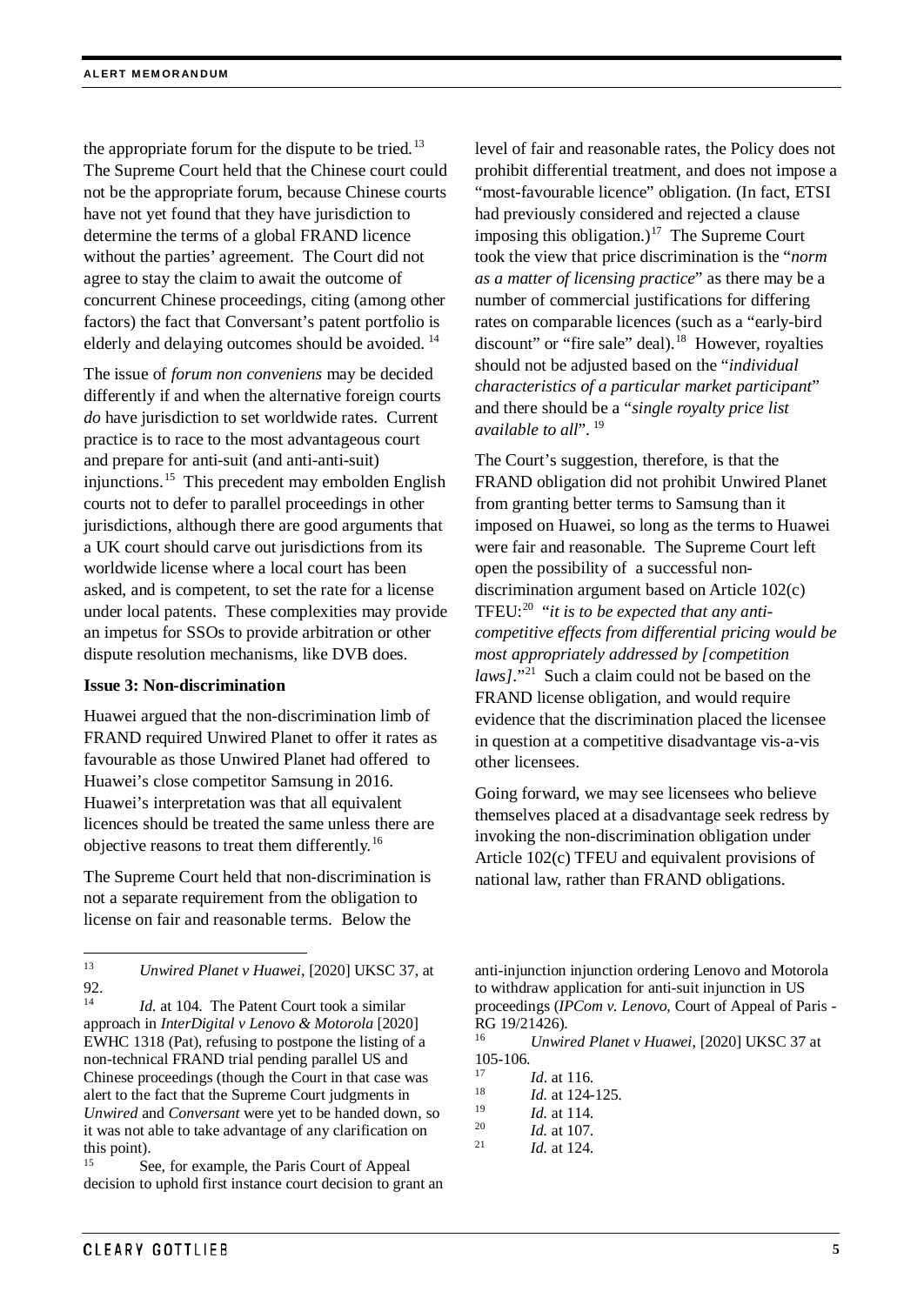## **Issue 4: The negotiation process under**  *Huawei/ZTE*

Huawei argued Unwired Planet had failed to comply with the guidelines set down by the Court of Justice of the European Union (**CJEU**) in *Huawei v ZTE* because it had not made a FRAND licence offer to Huawei before issuing proceedings for injunctive relief*.* It had therefore abused its dominant position contrary to Article 102 TFEU.<sup>[22](#page-5-0)</sup>

The CJEU in *Huawei v ZTE* found that an SEP owner will not abuse its dominant position by seeking an injunction prohibiting the infringement of a patent as long as it has previously alerted the infringer of the infringement and presented a written offer for a licence on FRAND terms, such offer then being refused by the infringer. In line with this judgment, the Supreme Court confirmed that bringing an "*action for prohibitory injunction … without notice or prior consultation with alleged infringer*" will infringe Article 102 TFEU. [23](#page-5-1) Once "*notice or prior consultation*" is available, "*[w]hat mattered […] was that Unwired had shown itself willing to license Huawei on whatever terms the court determined were FRAND, whereas Huawei, in contrast, had only been prepared to take a licence*  with a scope determined by it."<sup>[24](#page-5-2)</sup> The guidance set out in *Huawei v ZTE* should not therefore be treated as a set of prescriptive rules or a mandatory protocol, but only as a more flexible "safe harbour" for the SEP owner. For instance, there is no requirement that the terms ultimately approved by the Court are provided before litigation begins.

# **Issue 5: Whether an injunction is a proportionate remedy**

The Court finally considered whether it would be disproportionate for an English court to enforce an injunction that effectively excludes the products of implementers from the UK market when Unwired Planet's lost interests—the reasonable royalties in respect of the UK SEPs—could be fully recognized by an award of damages. $^{25}$  $^{25}$  $^{25}$ 

The Supreme Court noted that in most cases of patent infringement judges have exercised discretion in favour of granting an injunction.<sup>[26](#page-5-0)</sup> It found that *UK-only* damages are inadequate to compensate for failure to achieve a *worldwide* license. This will be true in many SEP cases, but the balance may be struck differently in non-SEP cases, or in SEP cases where the implementer offers to take a FRAND license set by the court, while the SEP owner demands more.

## *There may be scope for a disproportionality defence in the PAE context*

The judgment leaves open the possibility of a disproportionality defence, and suggests that there may be scope to refuse injunction requests from PAEs. The Court referred to the United States Supreme Court decision in *eBay v Mercexchange LLC* , in which a PAE was denied permanent injunctive relief for patent infringement.*[27](#page-5-1)* A denial of injunction might be appropriate, for example, where an injunction is by a PAE as a bargaining tool to charge exorbitant fees: "*where the patented invention was only a small component of the product the defendant sought to produce, and the threat of an injunction was employed simply for undue leverage in negotiations, damages might well be sufficient to compensate for the infringement, and an injunction might not serve the public interest*".[28](#page-5-4) 

Huawei argued that the rationale of *eBay* applied here. However, the Supreme Court rejected the disproportionality defense in this case: Unwired Planet could not have used the threat of an injunction as a bargaining tool, since it was under an obligation to offer to license the SEPs on FRAND terms before seeking an injunction.<sup>[29](#page-5-3)</sup>

Although the exploitation argument did not succeed in this case, the judgment does suggest that it could be a factor in future cases. The Court stated that there is no "*legal basis under the general law for treating PAE owners of SEPs differently from other SEP owners*", but it added to this an important caveat: "*unless they have different interests which* 

<span id="page-5-0"></span> $\frac{22}{23}$  *Id.* at 129.

<span id="page-5-4"></span><span id="page-5-1"></span>*Id.* at 150. From paragraph 60 of CJEU judgment.

<span id="page-5-2"></span> $\frac{24}{25}$  *Id.* at 158.

<span id="page-5-3"></span>*Id.* at 55 and 159.

 $\frac{26}{27}$  *Id.* at 162.

<sup>&</sup>lt;sup>27</sup> 547 US 388 (2006).<br><sup>28</sup> *Unvined Planety H* 

<sup>28</sup> *Unwired Planet v Huawei*, [2020] UKSC 37 at

 $\frac{162}{29}$ . *Id.* at 164.